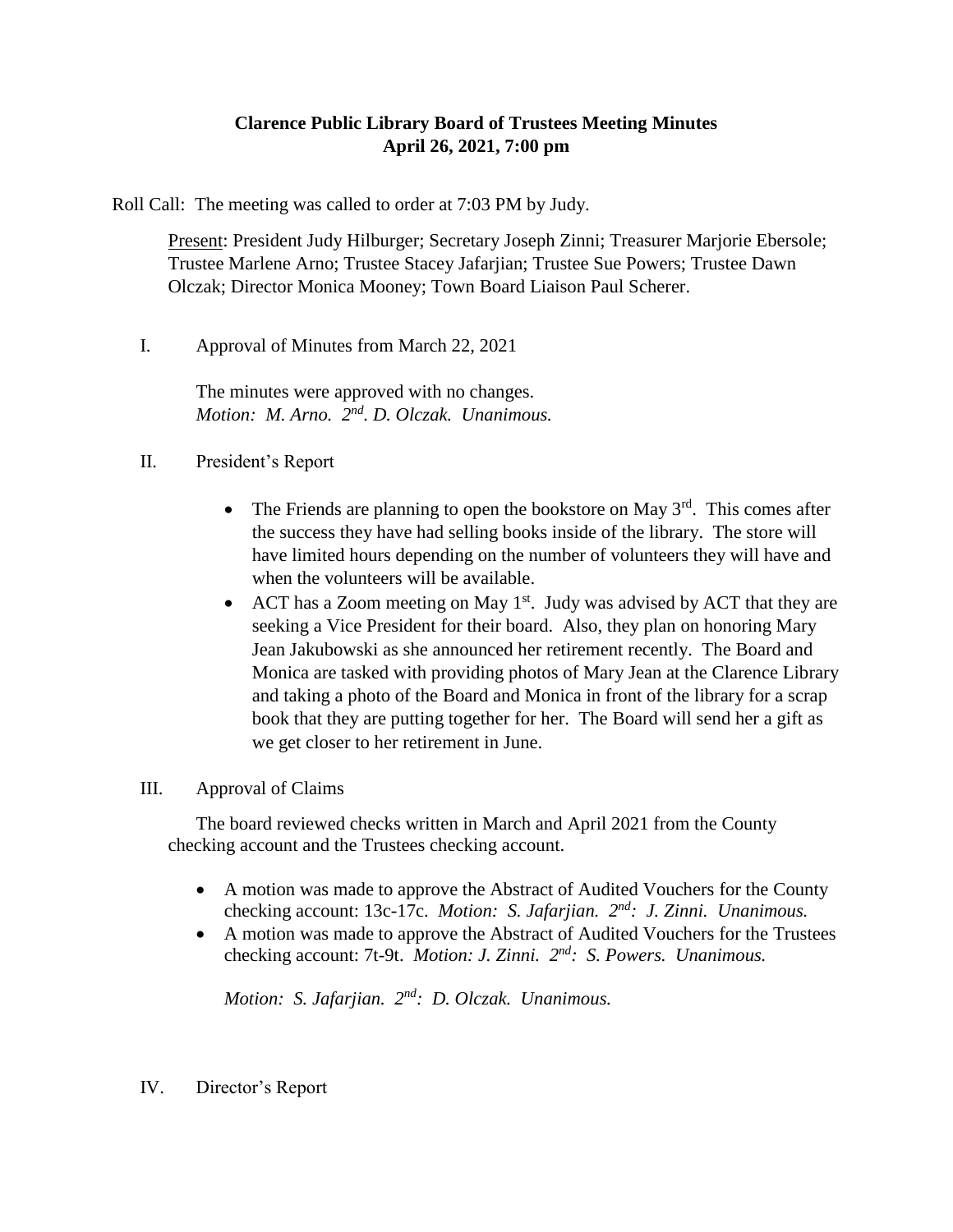- The library was  $6<sup>th</sup>$  in circulation and  $8<sup>th</sup>$  in patron visits for the month of March.
- Kevin Gallivan will present *William Shakespeare – Shakespeare Revealed* via  $Z$ OOM on April  $27<sup>th</sup>$ .
- The Town has agreed for the library to use the pavilion for summer programs at no additional cost this summer.
- The Friends have donated money for seed packets as part of the garden craft program. Each participant will receive a seed packet to take home and grow at their house.
- Monica spoke with Thomas Pause from AARP Clarence Tax and they discussed plans to bring back the Tax Program to the library in 2022. This would be by appointment only for senior citizens.
- There is a Program Equipment & Facility Improvement Initiative where the Central Library has \$500,000 that is available to help libraries pay for some improvements to their buildings. Prior to the pandemic the Board and Monica discussed plans to replace the carpeting in the library. This project would fall under this initiative and the library/Town would only be responsible for 25% of the total cost if they were awarded this grant. The Central Library would pay for 75% of the total cost. We have a limited time frame to obtain quotes, present the quotes to the Town Board and to submit our request to the Central Library by June 18<sup>th</sup>. Paul made it very clear that since the Town Board meets once every two weeks we will need concise numbers when Monica presents this to the Town Board. A sub-committee was created to help expedite the quote process. Joe, Judy, Marlene and Monica are on the sub-committee and will be responsible for obtaining quotes.
- V. Liaison's Comment N/A
- VI. Public Comment N/A
- VII. Unfinished Business N/A
- VIII. New Business
	- **Approval of 2020 State Report** The board unanimously voted to approve the state report.
	- **Approval of Annual Update Document/Comptroller's Report**  The board unanimously approved the Comptroller's report. *Motion: M. Arno. 2nd: D. Olczak. Unanimous.*
	- **Distribution Policy** This will be in addition to the Bulletin Board Policy. The board unanimously approved the Distribution Policy. *Motion: S. Powers. 2 nd: S. Jafarjian. Unanimous*
	- **Freedom of Information Policy** The library is required to have a FOIL policy as part of the new minimum standards. The Board designated Monica